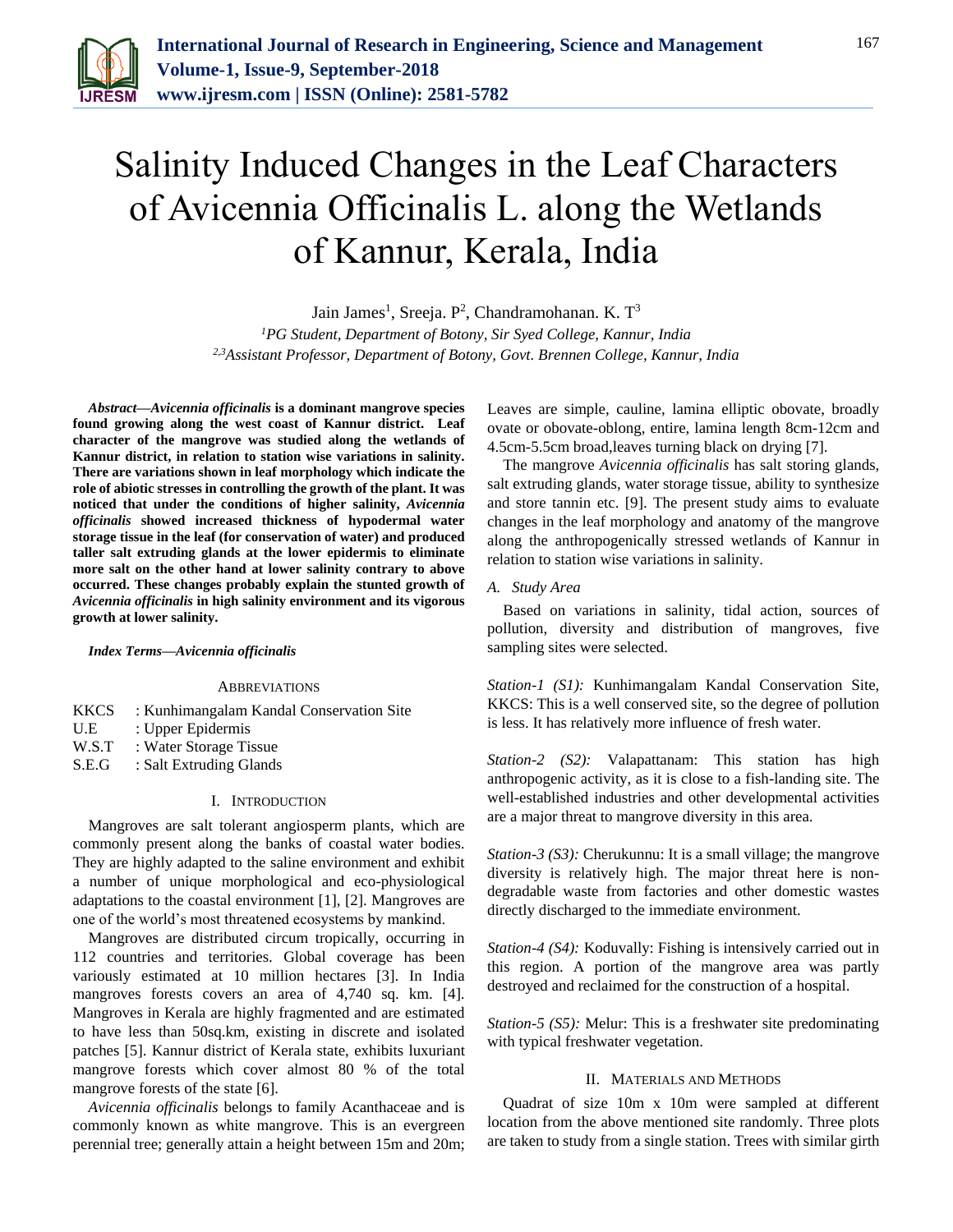

at breast height (GBH) are selected to elucidate errors related to difference in age of the plants. Further, 3rd leaves from the each branch tip were sampled. Leaves of each tree are separately collected and labeled in separate polythene bags. Water and soil samples were also collected in small bottles from each site.

Leaf length, width and area were calculated by laying the leaves to be measured on a 1-cm grid and tracing their outlines. The anatomical peculiarities were studied in suitably stained transverse sections, using compound microscope. Measurements of the tissue parts were taken with the help of ocular meter and stage micrometer.

# III. RESULTS AND DISCUSSION

In the present study ranges in numerical data overlap in all five stations. This is reflected in leaf form parameters of narrowness  $(L/W)$  and area  $(L \times W)$ . Station 1 leaves are generally longer whereas leaves from station 3 are generally more-obovate. Smallest leaves are recorded in Station 4. Larger leaves characterized Station 5. Considering the numbers of pneumatophores, highest number of pneumatophores are found in station 2 followed by station 3 and lowest number of pneumatophore are found in station 4 and 5. (Table-1).

The leaf of Avicennia is dorsiventral. Most of the characters show xeric adaptations for conservation of water [8]. A typical transverse section shows the following parts: 1) Upper epidermis, U.E 2) Water storage tissue, W.S.T 3) Mesophyll, 4) Lower epidermis with salt extruding glands, S.E.G.

It was observed that the length of the salt glands varied according to the salinity of the environment. At lower salinity the gland cells were shorter (Fig. 2) in height whereas at the higher salinity the gland cells were taller (Table 2). Water storage tissue also showed changes in thickness at the lower and higher salinities at different stations. At Station 4, when the average salinity was 3082 mg/ml, here the average thickness of water storage tissue was 0.156mm, whereas, in Station 1 and 5 the average salinity was 3040 mg/ml here the thickness of water storage tissue was 0.063mm.Thus it can be inferred that at lower salinity the thickness of the water storage tissue reduced significantly probably because plants do not require more succulence. The palisade tissue also showed slight changes in thickness. The change however was not very evident. The number of salt glands in the lower epidermis of the leaves also increased with the increase in salinity.



Fig. 1. A typical transverse section of leaf of *A. officinalis*



Fig. 2. At lower salinity salt extruding glands are shorter and broader



Fig. 3. At higher salinity salt extruding glands are taller and slender

| VARIATIONS IN THE LEAF AREA. MEAN MEASUREMENTS (CM) AND RANGES (IN PARENTHESES) |                         |                 |                  |                 |                   |                   |
|---------------------------------------------------------------------------------|-------------------------|-----------------|------------------|-----------------|-------------------|-------------------|
| S. No.                                                                          | <b>Attributes</b>       | S1              |                  |                 | S4                | -S5               |
|                                                                                 | Leaf $L$ (Length)       | $9.2(8.5-9.6)$  | $8.5(8-8.7)$     | $8.9(7.7-10)$   | $8.1(7.2-9.5)$    | $9.8(7.5-10.5)$   |
|                                                                                 | Leaf W (Width)          | $4.7(4.3-5.1)$  | $4.1(3.5-4.6)$   | $4.6(3.5-5)$    | $4.4(3.8-4.9)$    | $4.9(3.8-6)$      |
|                                                                                 | Pneumatophore N(Number) | 150 (111-200)   | 433 (250-700)    | 433 (250-600)   | 183 (95-350)      | 223 (100-350)     |
|                                                                                 | Leaf L/W                | $1.95(1.9-2)$   | $2.1(1.9-2.2)$   | $2(1.6-2.3)$    | $1.8(1.6-2)$      | $2(1.6-2.4)$      |
|                                                                                 | Leaf $L \times W$       | $27.5(25-30.1)$ | 33.5 (32.5-35.4) | $30.3(28-32.9)$ | $26.1(25.5-26.8)$ | $36.4(28.5-48.3)$ |
|                                                                                 | Leaf apex               | Rounded         | Rounded          | Rounded         | Rounded           | Rounded           |

TABLE I VARIATIONS IN THE LEAF AREA. MEAN MEASUREMENTS (CM) AND RANGES (IN PARENTHESES)

TABLE II

MEAN MEASUREMENTS (MM) AND RANGES (IN PARENTHESES) OF MAJOR REGIONS IN THE LEAVES OF *AVICENNIA OFFICINALIS*

| <b>Station</b> | Length of extruding    | Thickness of W.S.T.    | Thickness of Mesophyll | Number of salt |
|----------------|------------------------|------------------------|------------------------|----------------|
|                | gland cell             |                        | laver                  | gland          |
| S1             | $0.033(0.032 - 0.034)$ | $0.063(0.06-0.064)$    | $0.167(0.159 - 0.169)$ | $26(25-26)$    |
| S <sub>2</sub> | $0.037(0.036 - 0.038)$ | $0.066(0.061 - 0.066)$ | $0.162(0.151-0.169)$   | $31(30-33)$    |
| S <sub>3</sub> | $0.042(0.041 - 0.043)$ | $0.071(0.067 - 0.078)$ | $0.156(0.154 - 0.158)$ | $31(30-32)$    |
| S <sub>4</sub> | $0.039(0.035 - 0.042)$ | $0.156(0.04-0.58)$     | $0.133(0.13-0.14)$     | $22(21-23)$    |
| S <sub>5</sub> | 0.034 0.034 - 0.035    | $0.063(0.06-0.066)$    | $0.164(0.159-0.169)$   | $24(23-25)$    |